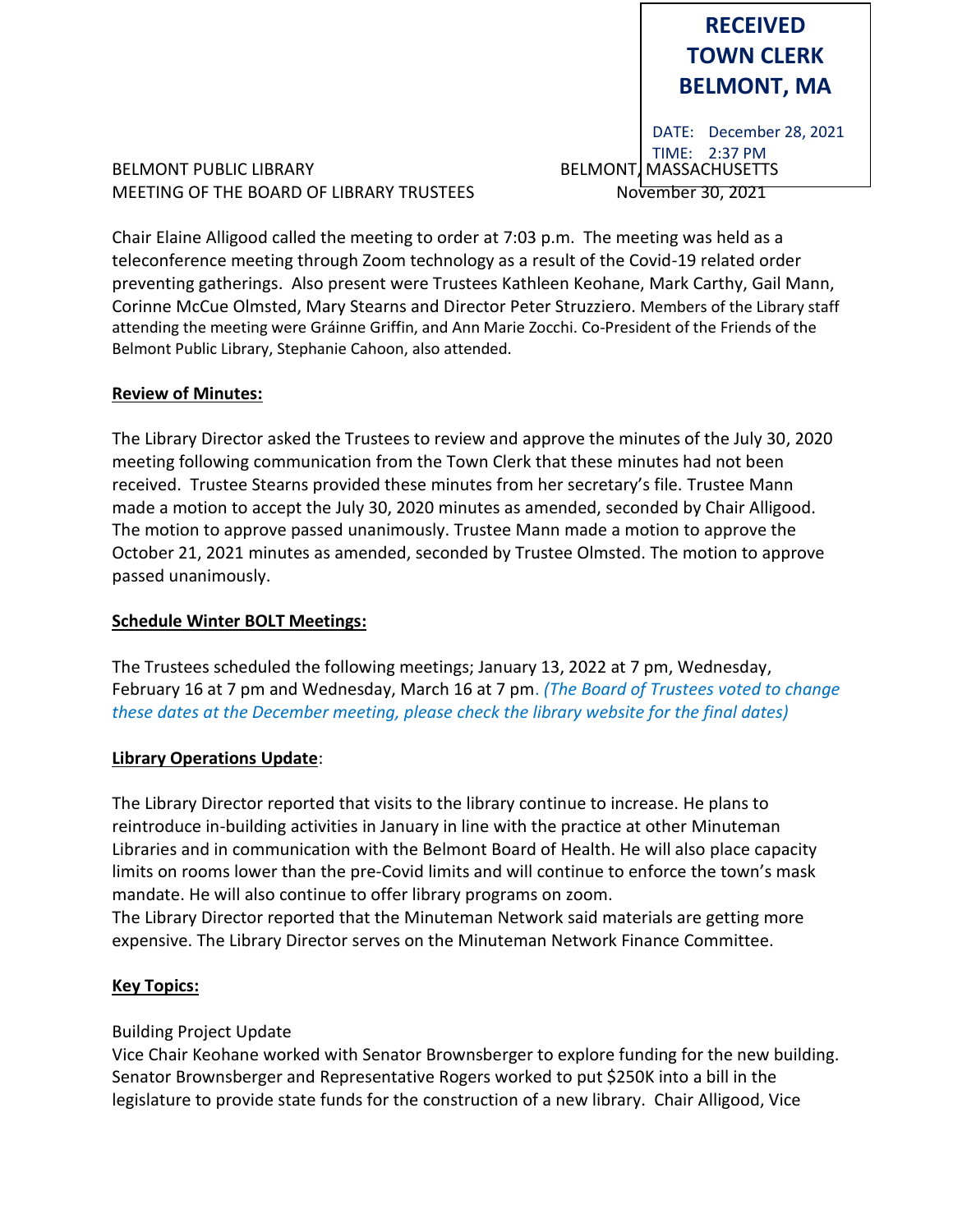Chair Keohane and the Library Director met with the Select Board Member Library Liaison, Adam Dash, on December 1 on general library matters as well as to discuss sources of additional funds for the building project.

Vice Chair Keohane reports that fund raising for the new building is active. Trustee Mann prepared an informational sheet outlining instructions explaining how donors can contribute to the town fund for the new building.

The Library Director, together with members of the Library Building Committee is revisiting ongoing operating cost estimates for the new building and the temporary quarters.

## Budget Update FY23

The Library Director submitted the draft FY 23 budget per request to the Town Administrator. The Town Administrator will review this submission on December 1 with the Library Director Vice Chair Keohane and Trustee Olmsted. This budget request meets the Municipal Appropriations Requirement (MAR) of the Mass Board of Library Commissioners (MBLC), a condition of receiving state funding and participation in the Minuteman Network. The draft FY 23 budget includes adding a full-time children's librarian. This draft FY 23 budget's line item for technology includes a replacement for the library's server, equipment to provide increased WIFI coverage, screens and projectors, zoom licenses, sensors to measure building occupancy and RFID technology which is portable and can be used in a new building.

## **Friends / Foundation / School Committee Updates:**

## Friends of the Belmont Public Library

Friends Co-Chair Stephanie Cahoon provided an update on the Friends activities. The Friends launched a fund-raising request in response to a donor's challenge grant offering to match contributions. The Friends membership drive is underway. Membership letters were mailed on Nov 15 and the drive will end January 1, 2022.

The Friends will sponsor an author talk on December 1 about the iconic radio station WBCN. The Boston Globe publicized this event. The next author talk is scheduled for January 12, 2022. The Friends will conduct a flash book sale as part of the Belmont Art Gallery's upcoming Holiday Market on December 11.

#### Belmont Library Foundation

The Library Foundation recently completed a successful flash fundraiser and are sending thank you notes to donors. The Library Director reported that this fundraiser motivated people to seek information about the library's condition and ask for tours of the library building. The Library Foundation plans to produce a second video given the positive response to their initial video.

Marcie Schorr Hirsh has been named President of the Belmont Library Foundation succeeding David Stievater who will serve on the Foundation Board.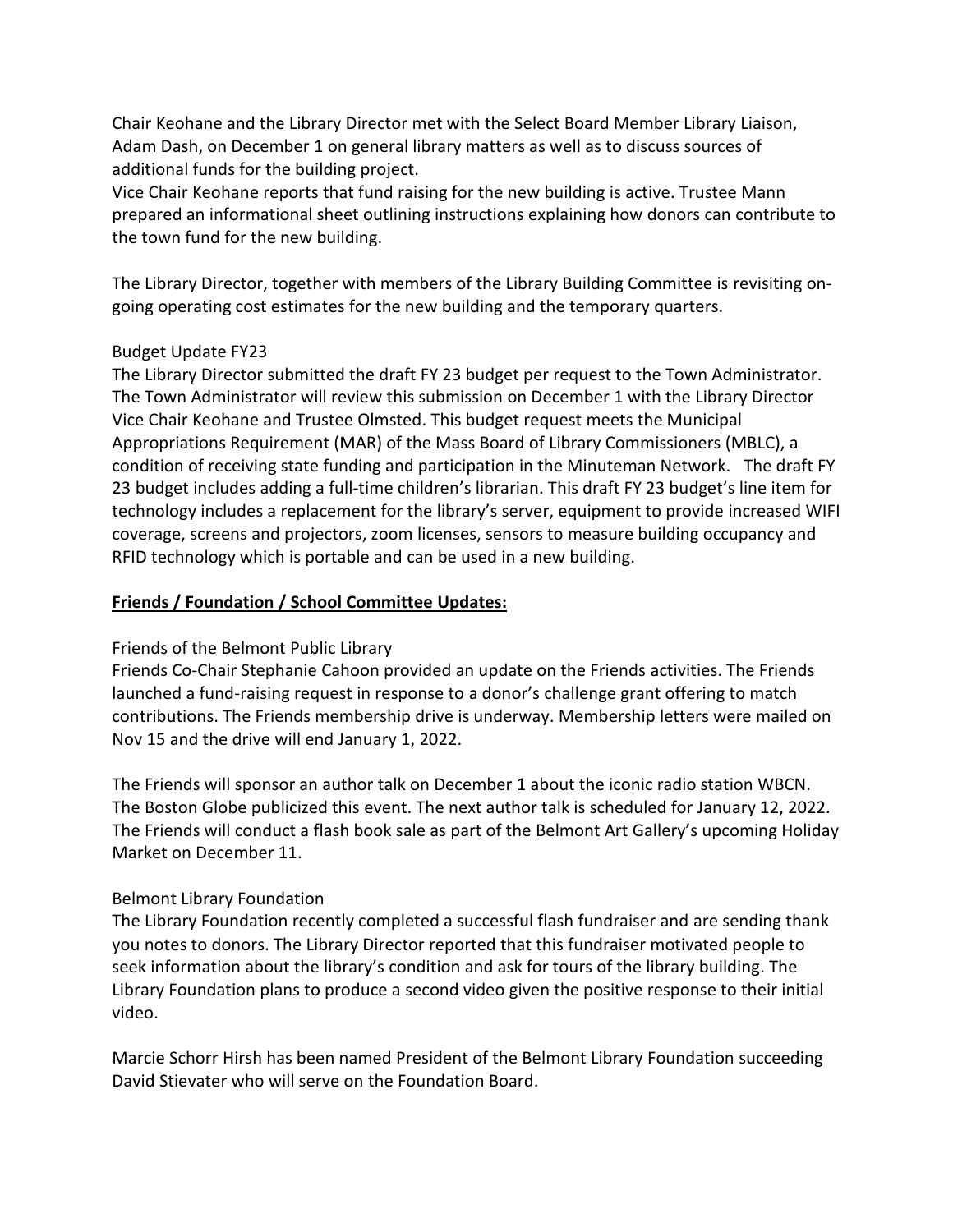#### Belmont School Committee

Trustee Olmsted reported the Belmont School Committee Chair resigned and the School Committee and Select Board members appointed Ralph Jones to serve the remainder of the former Chair's term. The Belmont School Department is conducting pooled Covid testing weekly if a family opts into the program. If someone is identified as a close contact, they are tested daily. The town has held clinics to permit children ages 5 to 11 to receive their first dose of the vaccine and plans to offer community testing in coordination with Lexington. The School Committee released the results of the Youth Risk Behavior survey which may have useful information for the teen librarian.

## **Policy Reviews and Votes:**

## Museum Pass Policy

The Library Director recommended a change to the library's museum pass policy to allow for access to members of the Minuteman Network. He proposed that the current Museum Pass policy be amended to allow nonresidents to book a museum pass, if unreserved, 48 hours prior to the date of use. The Library Director prepared a statement of his rationale for proposing this change to the museum pass program which is paid for by the Friends of the Belmont Public Library. The Library Director said the current usage rate of these passes is slightly more than 50% and that a number of other libraries allow non-residents access their museum passes. He mentioned sharing of resources is a core principle of the Minuteman Network. Co-President of the Friends of the Belmont Library, Stephanie Cahoon, also spoke in support of amending the current museum pass policy. Co-President Cahoon suggested a middle ground where museum pass access would be limited to Belmont residents during school vacation weeks.

The trustees discussed the proposed revision to the Museum Pass Policy. Trustees Stearns, Carthy and Olmsted did not support the proposed revision for the following reasons; the pandemic may have artificially lowered Belmont's usage and there needs to be a concerted effort to publicize this benefit, there is a need for greater awareness of this benefit and the pass program is an essential Belmont benefit. Chair Alligood, Vice Chair Keohane and Trustee Mann supported this amendment to make more effective use of one of the Friends' biggest expenditures, to endorse the partnerships provided by Minuteman Network membership and the proposed 48-hour rule ensures priority for Belmont residents. Trustee Carthy "called the question" to terminate discussion. A vote was taken with a resulting 3-3 vote. Without the necessary 4 votes needed, no changes to this policy were made.

Vice Chair Keohane asked that more information be provided to the public about what is available at the library and outreach extended to groups such as COA, local day care centers. She added that it would be helpful to post available opportunities on a weekly basis.

## Tangible Gifts Policy

The library has a tangible gifts policy. A subgroup of the Trustees is reviewing the library's policy for accepting tangible gifts for the new building and will provide their recommendations at a subsequent meeting.